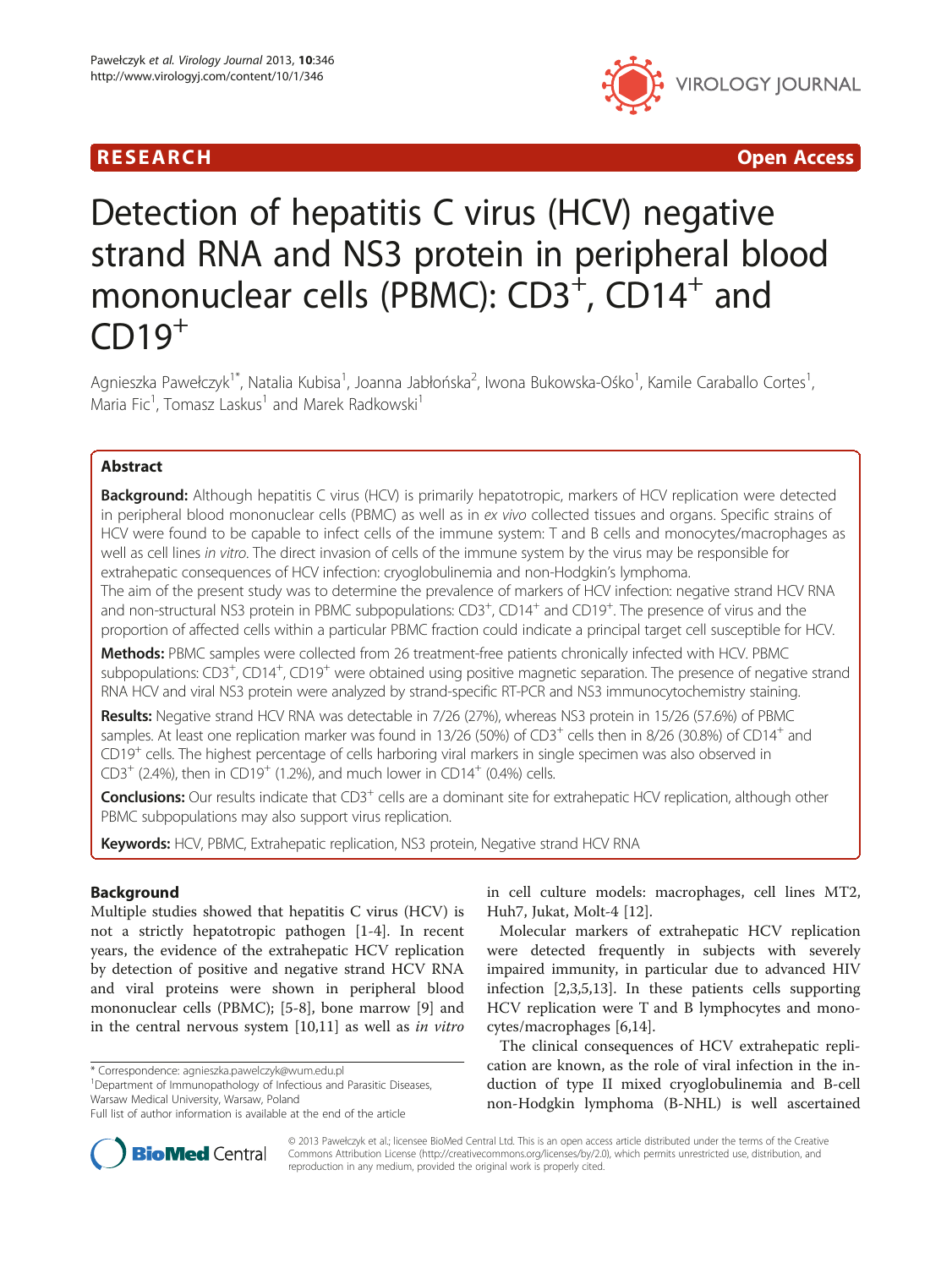No. Sex Age

(years)

ALAT (IU/l)

<span id="page-1-0"></span>[[15-18](#page-5-0)]. However, the pathogenetic mechanisms underlying these phenomena are poorly understood. They may include functional defects, abnormal proliferation and differentiation of lymphocytes due to chronic inflammatory process and/or direct cell infection by the virus [\[19-22\]](#page-5-0).

To characterize the extrahepatic sites of HCV replication and virus reservoirs in the organism the studies of separate markers of HCV replication in PBMC were performed [[2](#page-5-0),[8,23](#page-5-0),[24](#page-5-0)], however, there is no complex study detecting both viral genetic material and viral proteins in separated cell subpopulations, as well as determining the frequency of cell infection with HCV. While presence of negative strand HCV RNA indicates virus RNA replication, NS3 HCV production indicates the presence of viral mRNA translation and polyprotein processing [\[23](#page-5-0)]. Non structural protein (NS3) as an essential component

of the HCV replication life cycle, and plays an important role in the pathogenesis of HCV.

The aim of the present study was to determine the prevalence of HCV infection in separated PBMC fractions: T cells (CD3<sup>+</sup>), B cells (CD19<sup>+</sup>) and monocytes (CD14<sup>+</sup> ). The presence of HCV intermediate replication product (negative strand RNA) as well as the presence of viral NS3 protein were analyzed in different cell subpopulations.

#### Results and discussion

Hist-pat Cryoglob. Genotype Negative strand HCV RNA NS3 positive cells (%)

The mechanisms of HCV replication in cells of the immune system are far from clear. Invasion of cells by this virus may be consequential as previous in vivo and in vitro studies showed modified multiple gene expression and apoptotic pathways in HCV infected cells [\[14,25,26](#page-5-0)]. Thus,

 $CD3^+$   $CD14^+$   $CD19^+$   $CD3^+$   $CD14^+$   $CD19^+$ 

Table 1 Demographic, clinical and laboratory data of the patients

**GGTP** (IU/l)

11 M 50 50 85 Cirrhosis + 3a -- - 1- - 12 F 59 88 37 G5, S2 + 1b - - - - - - 2 4 13 F 54 71 91 Cirrhosis - 1b - - - - - - - -14 F 62 116 64 G5, S2 + 1b - + - 2 2 1 15 F 58 158 58 G8, S2 - 1b - - - - - - - -16 M 58 35 133 G7, S2 - 1b - - - - - - 2 -17 F 62 26 97 Cirrhosis - 1b -- - 9 - 23 18 M 52 2165 401 acute h. - 1b - - - - 5 1 -19 M 30 147 142 G8, S2 - 1b - - + - - -20 F 64 307 140 Cirrhosis + 1b - - -- - - 21 F 58 63 109 Cirrhosis - 1b -- - 8- - 22 F 65 79 24 G4, S4 + 1b - - - - - - 1 23 M 34 90 54 G5, S1 - 1b - - - - 1 1 -24 M 28 105 28 G5, S1 - 3a - - - - - - - - -25 F 42 44 80 Cirrhosis - 1b + - - -- - 26 F 63 26 nd nd + 1b - + - -- - Note: F, female; M, male; positive result (+); negative result (-); nd - not done; cryoglobulinemia (cryoglob.), histopatological finding (hist-pat.); G, grading (0-18);

1 F 61 31 53 G9, S2 + 1b - + - 17 - -2 M 52 35 nd nd - 1b - - - - - - - -3 M 49 55 28 Cirrhosis - 1b -- - 8 - - 4 M 59 81 58 G4, S3 - 1b - - - - - - -5 F 66 36 54 Cirrhosis + 1b - - - - 7 1 1 6 F 63 55 29 G4, S2 + 1b - - +- - - 7 F 69 63 157 nd + 1b -- - 4- - 8 F 59 77 121 nd - 1b - - - - - - - -9 F 54 211 39 nd - 1b **+ -** - - 1 - 2 10 F 51 64 81 G9, S2 + 1b + - - - - - -

S, staging (0–4); (according to modified Knodell Score); [[34](#page-5-0)]. Normal values of enzymes: ALAT (alanine aminotransferase): 10–52 F and <70 M; GGTP (gamma-glutamyltransferase): <43 F and < 73 M.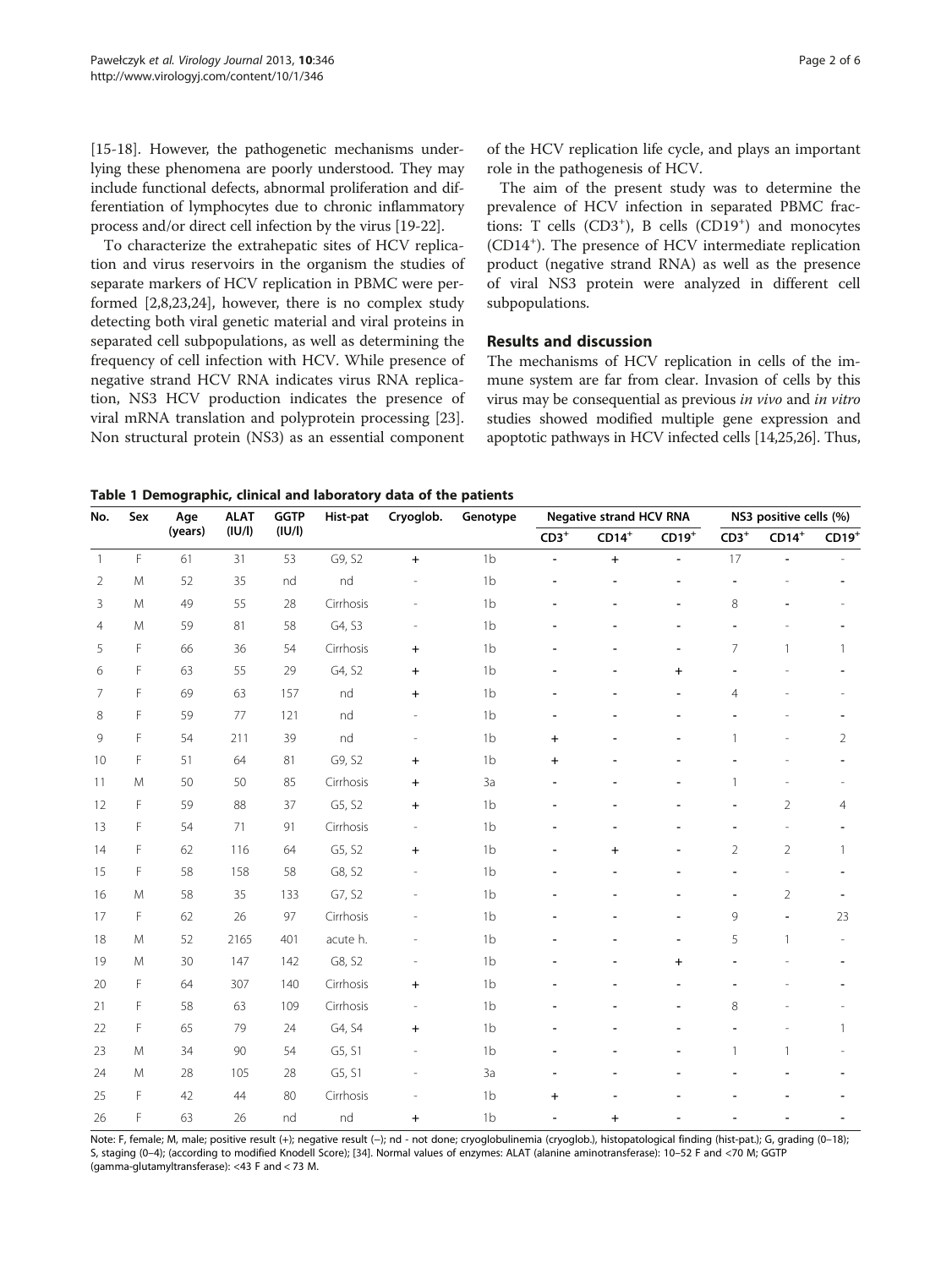<span id="page-2-0"></span>it is important to recognize the principal target population for HCV within cells of the immune system and further determine the role of the virus in cell dysfunction, particularly in the light of the were described detrimental effect of HIV/HCV coinfection [[14\]](#page-5-0).

Previous studies have reported evidence for extrahepatic replication of HCV in peripheral blood mononuclear cells (PBMCs) [\[2-7](#page-5-0)]. However, discrepancies exist regarding the main cell populations infected [[8,13,21,23\]](#page-5-0). Other studies have reported evidence for HCV replication in granulocytes and dendritic cells as well as in extrahepatic tissues [[23](#page-5-0)]. While extrahepatic replication is gaining wide acceptance some authors consider it to be controversial [[27,28\]](#page-5-0).

Replicative forms of HCV were detected in all studied subpopulations: CD3<sup>+</sup>, CD14<sup>+</sup>, CD19<sup>+</sup>.

The negative strand HCV RNA was detected in 7/26 (27%) PBMC samples with similar frequency in all separated CD3<sup>+</sup> , CD14<sup>+</sup> and CD19<sup>+</sup> cells, 3/26 (11.5%), 2/26 (7.6%) and 4/26 (15.3%) respectively (Table [1\)](#page-1-0). The presence of genomic (positive) HCV RNA strand was detectable in all cell specimens studied (data not shown). The measurement of positive to negative strand ratio was not performed due to the limited amount of material and low viral loads. However, our previous studies indicated

that the genomic RNA strand is typically detectable at a level 1–2 logs higher than the negative strand [\[29](#page-5-0)].

The presence of HCV NS3 protein was observed in more than half 15/26 (57%) of the examined PBMC samples, most frequently in  $CD3^+$  cells:  $11/26$  (42.3%), followed by  $CD14^+$  and  $CD19^+$  cells: 6/26 (23%). The observed prevalence of HCV infection was higher than reported in other studies performed in immunocompetent patients, probably due to the application in the current analysis of two different viral replication markers [\[3,7,13](#page-5-0)].

Previous studies showed that CD3<sup>+</sup> cells harboured the virus more often than the remaining PBMC subpopulations [\[3,14,15,19,30\]](#page-5-0).

In our study we found that half of  $CD3^+$  samples  $(13/26)$ were NS3 HCV positive, whereas in  $CD14<sup>+</sup>$  and  $CD19<sup>+</sup>$  the prevalence reached 30.8%. In two patients, NS3 HCV was observed in all three examined cell subpopulations (Table [1](#page-1-0); Figure 1).

Proportion of NS3 positive cells within cell subsets was highest for  $CD3^+$  cells (range: 1–17; mean:  $2.4 \pm 4.2$ ), whereas for CD14<sup>+</sup> (range: 1-20; mean:  $4 \pm 0.7$ ), and CD19<sup>+</sup> (range: [1](#page-1-0)–23; mean:  $1.2 \pm 4.5$ ); (Table 1).

No correlation between NS3 HCV and HCV RNA negative strand was found, which could be due to low



and HCV negative patient (HCV neg.).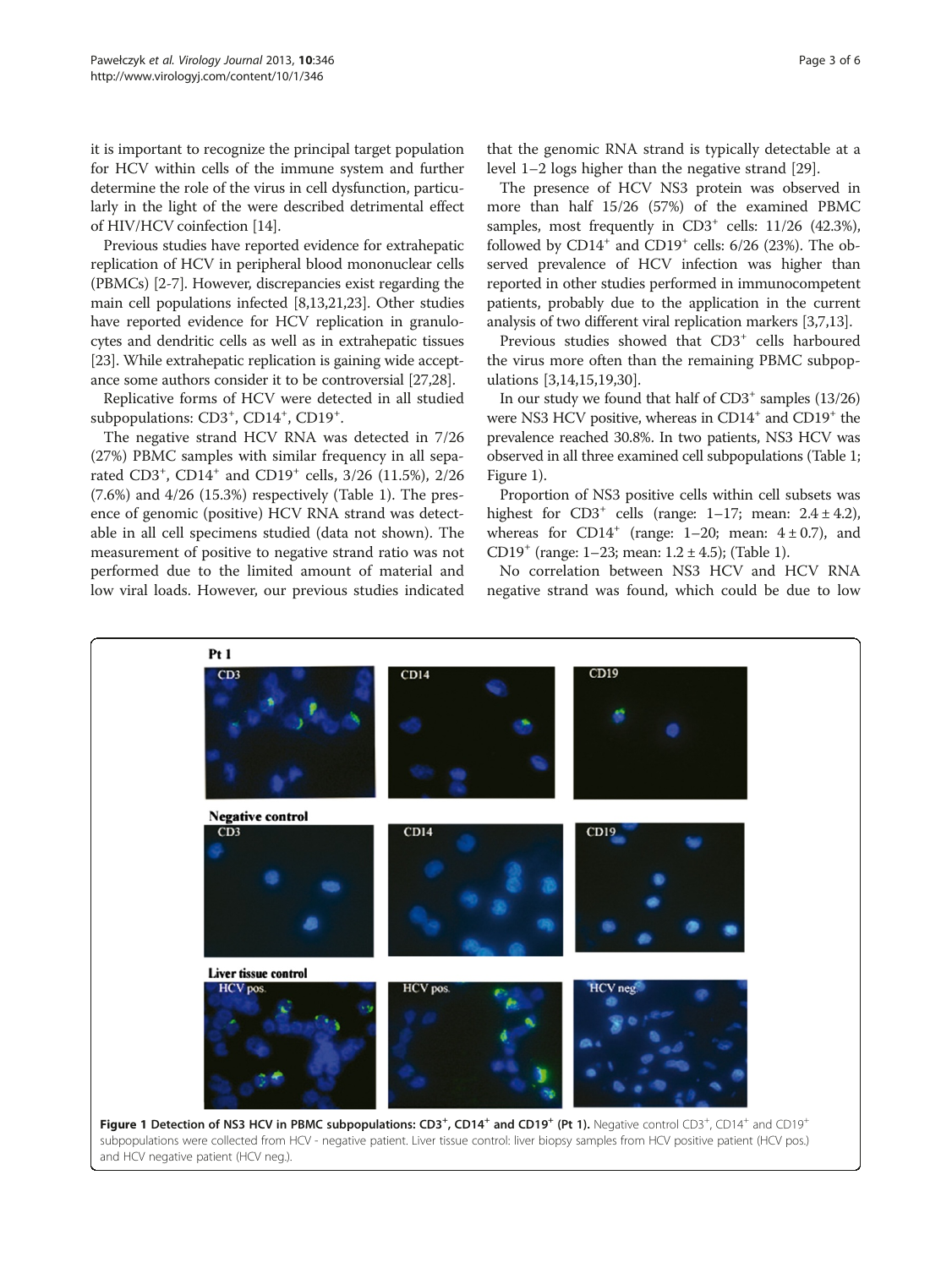<span id="page-3-0"></span>level of the virus replication [\[5,24](#page-5-0)]. While in some other studies the presence of HCV proteins was correlated with HCV RNA, however, this was based on the analysis of the genomic, not negative strand RNA [[1,8,31,32\]](#page-5-0).

The prevalence of NS3 - positive cells is lower than observed in the liver were proportion infected cells varies from 0.04% to more than 80% [[31,33](#page-5-0)]. Results of the current study are similar to those published by Rodriguez-Inigo et al. who used in situ hybridization in unselected PBMC. In that study infected cells constituted 0.08% to 4% of all PBMC [[8](#page-5-0)].

#### Conclusions

Our results indicate that  $CD3<sup>+</sup>$  cells are a dominant site for extrahepatic HCV replication, although other PBMC subpopulations may also support virus replication.

#### **Methods**

Blood samples were collected on EDTA, from 26 consecutive chronically HCV infected patients (male/female 17/9; mean age  $54.69 \pm 8.12$ ) treated at Clinic of Hepatology and Acquired Immune Deficiencies, Medical University of Warsaw.

Twenty five patients were infected with genotype 1b, one with genotype 3a.

studied patients are shown in Table [1](#page-1-0) [\[34](#page-5-0)]. The study was approved by the Internal Review Board at the Warsaw Medical University (ref. no. KB/17/2013) and each patient provided a written consent.

#### Magnetic cells sorting

PBMC were isolated by density gradient centrifugation on Histopaq (Sigma, Missouri, USA) from 10 ml of blood collected into a tube containing EDTA. The PBMC subpopulations: CD3<sup>+</sup>, CD14<sup>+</sup>, CD19<sup>+</sup> were isolated by positive selection by IMag (magnetic cell separation system, BD IMagnet™; San Jose, USA). For separation of particular cell subpopulations, the following antibodies were used: anti-CD3 (anti-human CD3 magnetic Particles-DM, BD IMag™, San Jose, USA), anti-CD19 (anti-human CD19 magnetic Particles-DM, BD IMag™; San Jose, USA), anti-CD14 (anti-human CD14 magnetic Particles-DM, BD IMag™; San Jose, USA).

Purity of each population was verified by flow cytometry (Canto II, BD) using the antibodies: PE mouse antihuman CD3 (BD Pharmingen™, San Jose, USA), PE mouse anti-human CD14 (BD Pharmingen™; San Jose, USA), APC mouse anti-human CD19 (BD Pharmingen™;

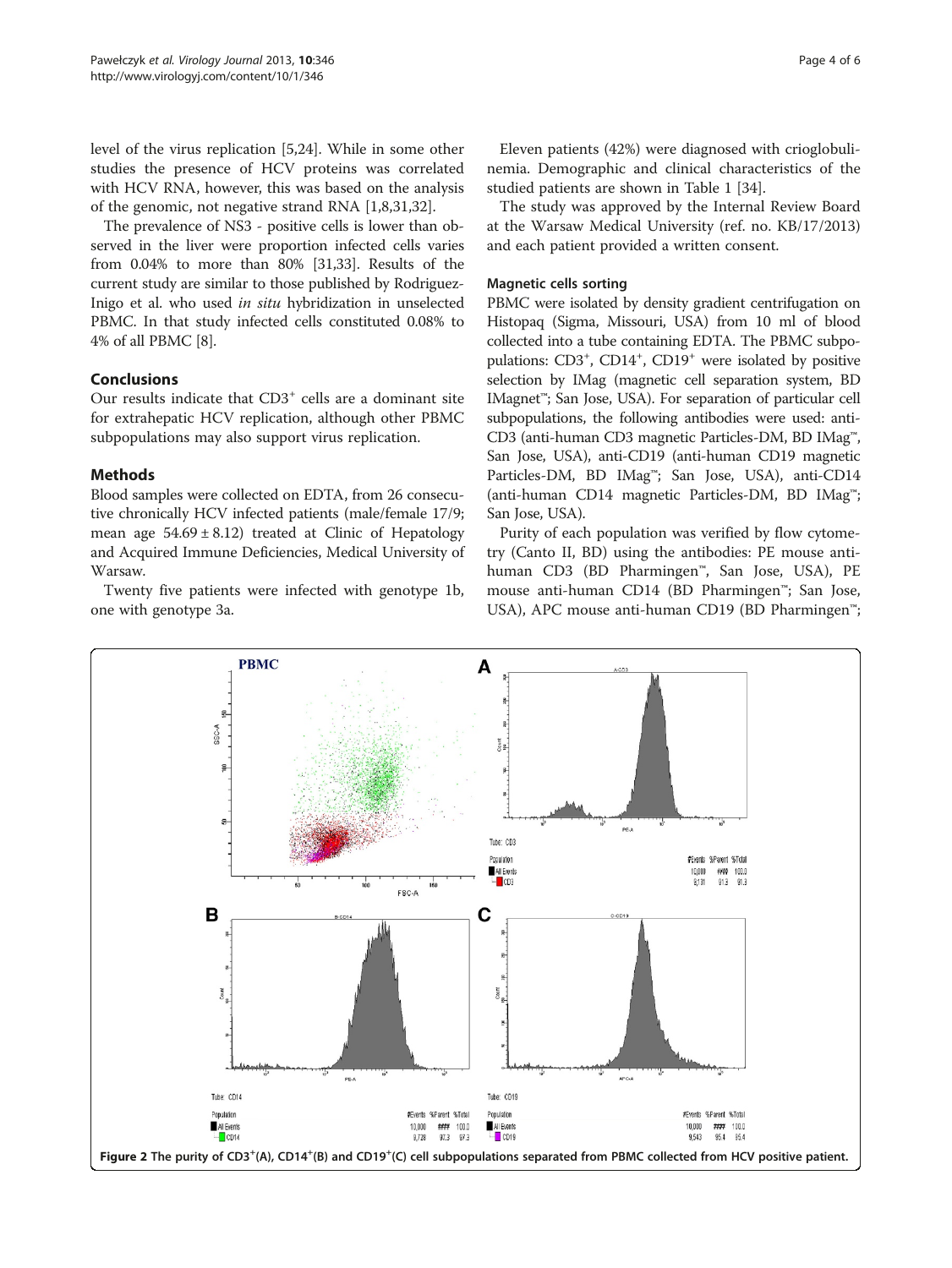San Jose, USA), and isotype control: PE and APC mouse IgG1ĸ (BD Pharmingen™; San Jose, USA).

The purity of the separated CD3+, CD14+ and CD19+ cells was no lower than 92.4%, 97.5% and 96.7%, respectively (Figure [2\)](#page-3-0).

#### Detection of negative strand HCV RNA

HCV RNA was extracted from  $1\times10^6$  PBMC and  $2-3\times10^4$ of separated CD3<sup>+</sup>, CD14<sup>+</sup>and CD19<sup>+</sup> subpopulations, as described elsewhere [[1\]](#page-5-0). Qualitative detection of the negative-strand HCV RNA, spanning 5'UTR viral region was accomplished by specific synthesis of cDNA in 70°C using the thermostable enzyme Tth (Applied Biosystem, Life Technologies, Carlsbad, USA).

For Tth-based RT-PCR detection of the negative strand, cDNA was synthesized in 20 μl of reaction mixture containing 50 pM sense primer, 1x RT buffer (Applied Biosystem, Life Technologies, Carlsbad, USA), 1 mM MnCl2, 200 mM (each) dNTP, and 5 U of Tth (Applied Biosystem, Life Technologies, Carlsbad, USA). After 30 min at 72°C,  $Mn^{2+}$  was chelated with 8  $\mu$ l of 10x EGTA chelating buffer (Applied Biosystem, Life Technologies, Carlsbad, USA), 50 pM antisense primer was added, the volume was adjusted to 100 μl, and the MgCl concentration was adjusted to 2.2 mM. To increase the specificity and sensitivity of assay, wax beads (Ampliwax; Applied Biosystem) were routinely employed for "hot start". The amplification was performed in Perkin Elmer GenAmp PCR System 9600 thermocycler (Perkin Elmer, Waltham, Massachusetts, USA). The sequence of primers and reaction conditions are shown in Table 2. The PCR products were analyzed on 2% agarose gel.

All PCR runs included positive controls, consisting of end point dilutions of the respective RNA strands. The titers were determined by analyzing 10-fold serial dilutions of the template. To prevent contamination, pre-PCR steps were carried out in separate room. Negative controls consisting of PBMC from HCV negative patients were included in all reaction series: one negative sample was processed for every 3 to 4 tested specimens. Under these conditions, none of the negative controls was positive [\[35\]](#page-5-0).

The strand specific assay used in the study was capable of detect 100 viral genomic eq/ml of the correct negative strand or HCV genomic strand, while  $\geq 10^8$  genomic equal of the incorrect strand. The amount of used RNA was 1–4 μg RNA per reaction [\[5](#page-5-0)].

The results were reported as positive or negative.

#### Detection of HCV NS3 in PBMC and separated cell subpopulations

PBMC smears preserved in acetone/chloroform were incubated with primary monoclonal anti-NS3 antibody (Novocastra™, Leica, Newcastle, UK), following incubation

#### Table 2 Sequences of primers and PCR conditions

|         | Sequences of primers                                  | <b>PCR</b> conditions                                                                   |
|---------|-------------------------------------------------------|-----------------------------------------------------------------------------------------|
| Reverse | 5'-TGR TGC ACG GTC TAC<br>transcription GAG ACC TC-3' | Temp. 72°C/30 min                                                                       |
| I PCR   | 5'-RAYCACTCCCCTGTGAG<br>$GAAC-3'$                     | 1 min at $94^{\circ}$ C;                                                                |
|         |                                                       | 50 cycles of 94°C for 15 s,<br>58°C for 30 s, and 72°C for<br>30 s: 72°C for 7 min      |
| II PCR  | 5'-ACTGTCTTCACGCAGAAA 1 min at 94°C:<br>$GCGTC-3'$    |                                                                                         |
|         | 5'-CAAGCACCCTATCAGGCA<br>$GTACC-3'$                   | 30 cycles of 94°C for 15 s,<br>58°C for 1 min, and 72°C<br>for 1 min; at 72°C for 7 min |

with Alexa 488 goat anti-mouse secondary antibody (Life Technologies, Carlsbad, USA). To stain the cell nuclei, preparations were incubated with Hoechst reagent (Molecular Probes, Carlsbad, USA) and analyzed by fluorescent microscope Eclipse 80i (Nikon, Tokio, Japan) using

UV-2A filter. The control material included PBMC samples collected from uninfected patients and liver biopsy samples from HCV infected patients (positive samples) and uninfected patients (negative control). The specificity of the method was verified by an "internal" reaction control without a primary antibody (Figure [1\)](#page-2-0).

330–380 nm (Hoechst) and 450 – 490 nm (Alexa 488)

#### Statistical analysis

Statistical analysis was performed using one-way analysis of variance (ANOVA) and chi square test (Install 07). Spearman's correlation test was used to investigates the linear relationships between presence of NS3 HCV in individual cell subpopulations: CD3<sup>+</sup>, CD14<sup>+</sup>, CD19<sup>+</sup>, and negative strand level HCV RNA.  $P$  values > 0.05 was considered to be statistically significant. The analysis was performed by use of Statistica software, version 10.

#### Competing interests

The authors declare that they have no competing interests.

#### Authors' contributions

AP for study design, laboratory work (immunohistochemistry, magnetic cell sorting flow cytometry), statistical analysis, interpretations of results and preparation of manuscript, NK for laboratory work (immunohistochemistry, magnetic cell sorting, flow cytometry), JJ for sample collection, analysis and interpretations of results analysis and interpretations of results, IBO for analysis and interpretations of results, KC for analysis and interpretations of results, MF for cell preparation, detection of negative strand HCV RNA. TL for interpretations of results preparation of manuscript, MR for study design, analysis and interpretations of results and preparation of manuscript. All authors read and approved the final manuscript.

#### Author details

<sup>1</sup>Department of Immunopathology of Infectious and Parasitic Diseases, Warsaw Medical University, Warsaw, Poland. <sup>2</sup>Department of Hepatology and Acquired Immune Deficiencies, Warsaw Medical University, Warsaw, Poland.